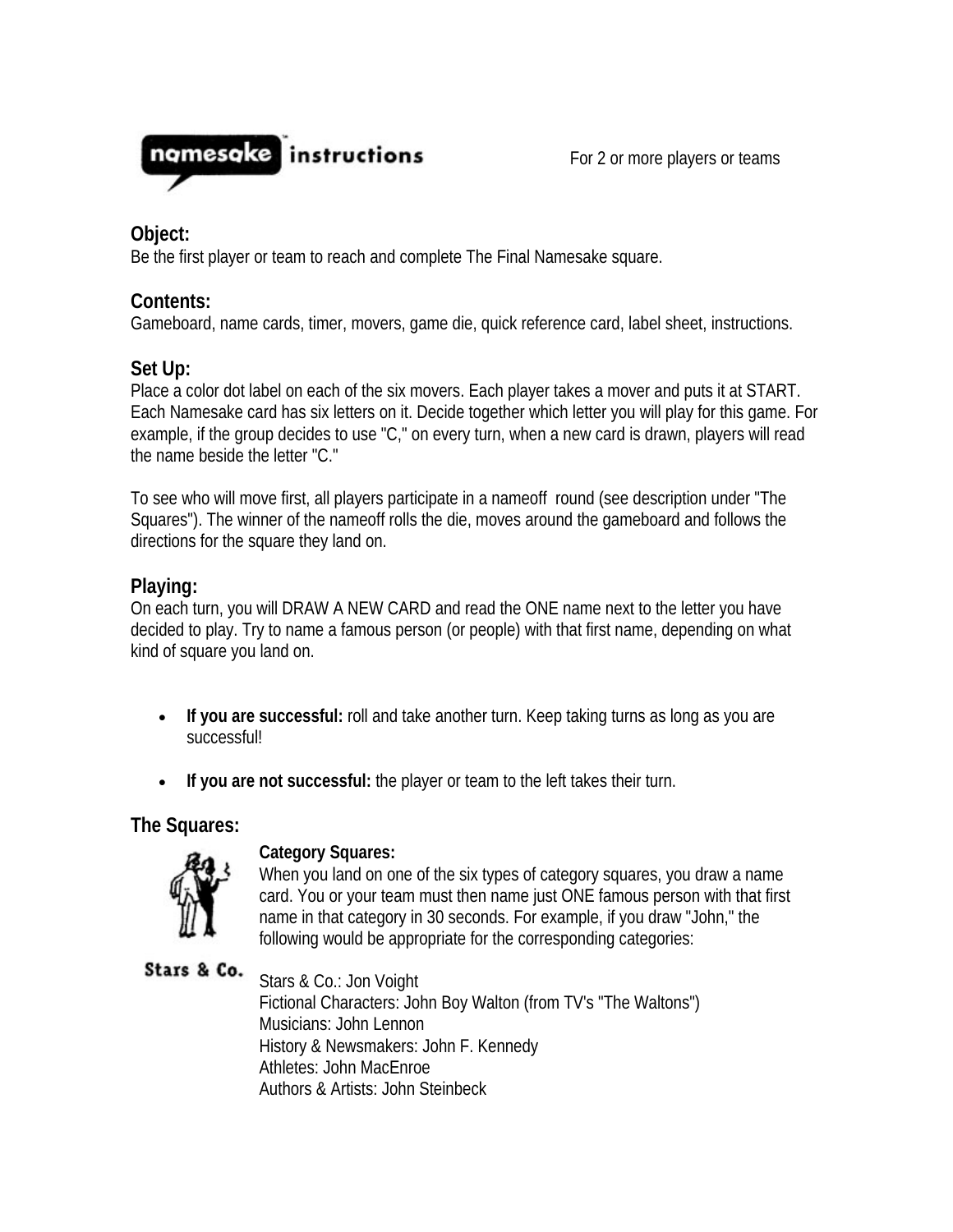If you succeed, roll, move forward and follow the directions for the next square. If you do not succeed, control of the die moves to the left and, on your next turn, you must draw a new card and win this square before you can move.

**Note: at the beginning of your turn you cannot roll if you are resting on a category square. You must draw a new card and win that square before you can roll ahead.**



nomeoff

#### **nameoff**

Everyone plays when someone lands on a nameoff square! This is a great chance for opponents to gain control of the die. The player who lands here takes the card and reads the name next to the chosen letter. If, for instance, the name is "Mary," the player starts by naming ONE famous "Mary" in any category, real or fictional, like Mary Poppins. Play goes back and forth between all players/teams, each naming a new "Mary" each time. As players begin to run out of famous "Marys", begin using the timer. If a player/team can't think of a new "Mary" within 30 seconds, they're out. The last player/team to name a "Mary" is a winner and has control of the die.

They immediately roll and move forward no matter what square they are on. If the winner loses on their next turn, control of the die moves to the left. It does NOT revert back to the order of play before the nameoff.

**Note: at the beginning of your turn, you must roll if you are resting an a nameoff square from your last turn.**



#### **namedrop**

namedrop

When you land on a namedrop square, chances are you'll have to name more than one famous person with the -name you pick! First, draw a card and read the name next to the chosen letter (ex. "George"). Now roll the die again. Lets say you roll a 3. You now have 30 seconds to come up with 3 famous Georges, in any category, real or fictional! If you succeed, roll, move forward and follow the directions for the next square. If you do not succeed, control of the die moves to the left and, on your next turn, you must draw a new card, roll the die again and win this square before you can move.

**Note: at the beginning of your turn you cannot roll if you are resting on a namedrop square. You must draw a new card and win that square before you can roll ahead.**

#### **Personalized Namesakes:**

Sometimes you're asked to Namesake someone like your boss or an opponent's father, etc. Here's how to play those names: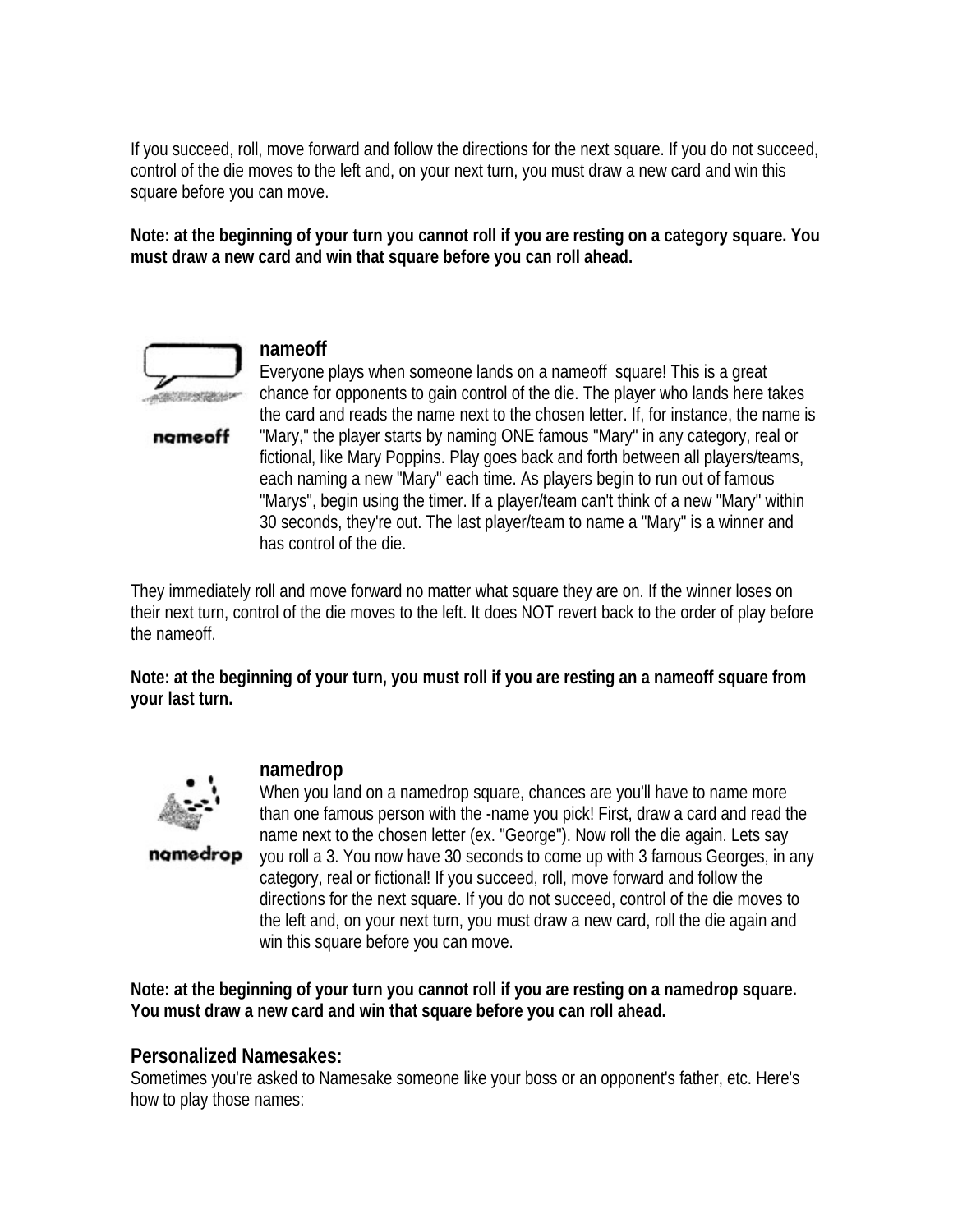As usual, draw and read the card. When playing on teams, all team members must take turns reading the cards. For instance,

with "Namesake your Mother" it is the mother of the team member who is reading the card.

Sometimes opponents are asked to pick the player being namesaked. Here's what to do:

Step 1: Without revealing Step 2, ask opponents to pick ANY one player. Opponents decide as a group which player to pick.

Step 2: After the player is chosen, the reader of the card reveals who it is the reader must namesake (i.e.: that player's boss).

Play continues as usual: i.e.: if the player's boss' name is "Brian" then the name "Brian" is used on that square.

If you cannot do the personalized Namesake (i.e.: You don't have a: boss!), then pick a new player, or draw a new card and start again.

#### **Unusual Names:**

Sometimes you may get an unusual first name. That's just the luck of the draw. Better luck next time!

## **Judging:**

All it takes is one opponent to recognize and accept an answer! If the other players have never heard of your answer, they can either believe you and accept it OR they can ask for a new answer. Good luck and happy debating!

#### **You Can Always Roll Backwards!**

Lets say you can't seem to win on an "Athlete" square. Before your next turn, declare that you want to roll and move backwards. Do it and if you successfully complete the square you land on, you may roll forward and continue your turn.

# **The Top 10 Things You Need to Know**

#### **1. Famous, well-known names only.**

Names in the public domain, local or international. See Quick Reference Card.

#### **2. First names only.**

Middle names are also acceptable, such as Jean Claude Van Damme is acceptable for "Claude" or "Jean". Last names are NOT acceptable. Grace Kelly is not a successful namesake to "Kelly".

#### **3. Last names are not always needed.**

It's enough to say "Jill" from the soap opera "The Young and the Restless" as long as one other player verifies the answer. It's up to those playing how strict or easygoing they want to be.

## **4. Spelling does not count**

Jon = John, Sean = Shaun, Catherine = Katherine.